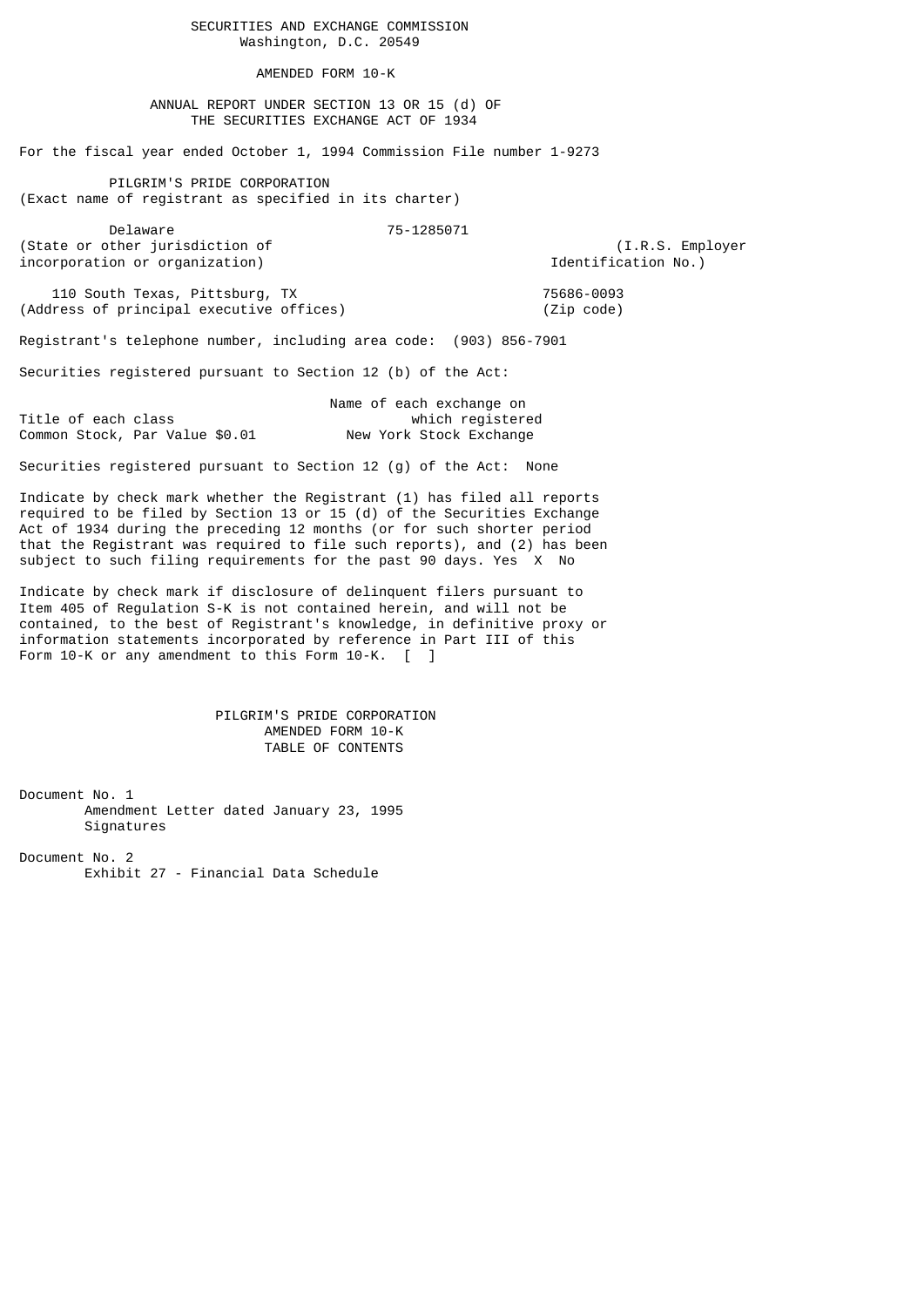January 23, 1995

Securities and Exchange Commission 450 Fifth Street, N.W. Washington, D.C. 20549-1004

RE: Pilgrim's Pride Corporation Form 10-K For the fiscal year ended October 1, 1994 Commission File Number: 1-9273

Gentlemen:

Please find enclosed the amended Form 10-K of Pilgrim's Pride Corporation for the year ended October 1, 1994. This amendment is being forwarded due to problems incurred in the transmission of Exhibit 27 - Financial Data Schedule. While our records indicate this Exhibit was correctly filed on December 19, 1994, we understand from your correspondence on January 13, 1995 it was not adequately received. Accordingly, if any problems are noted with this transmission, please let us know immediately.

Sincerely,

Clifford E. Butler Chief Financial Officer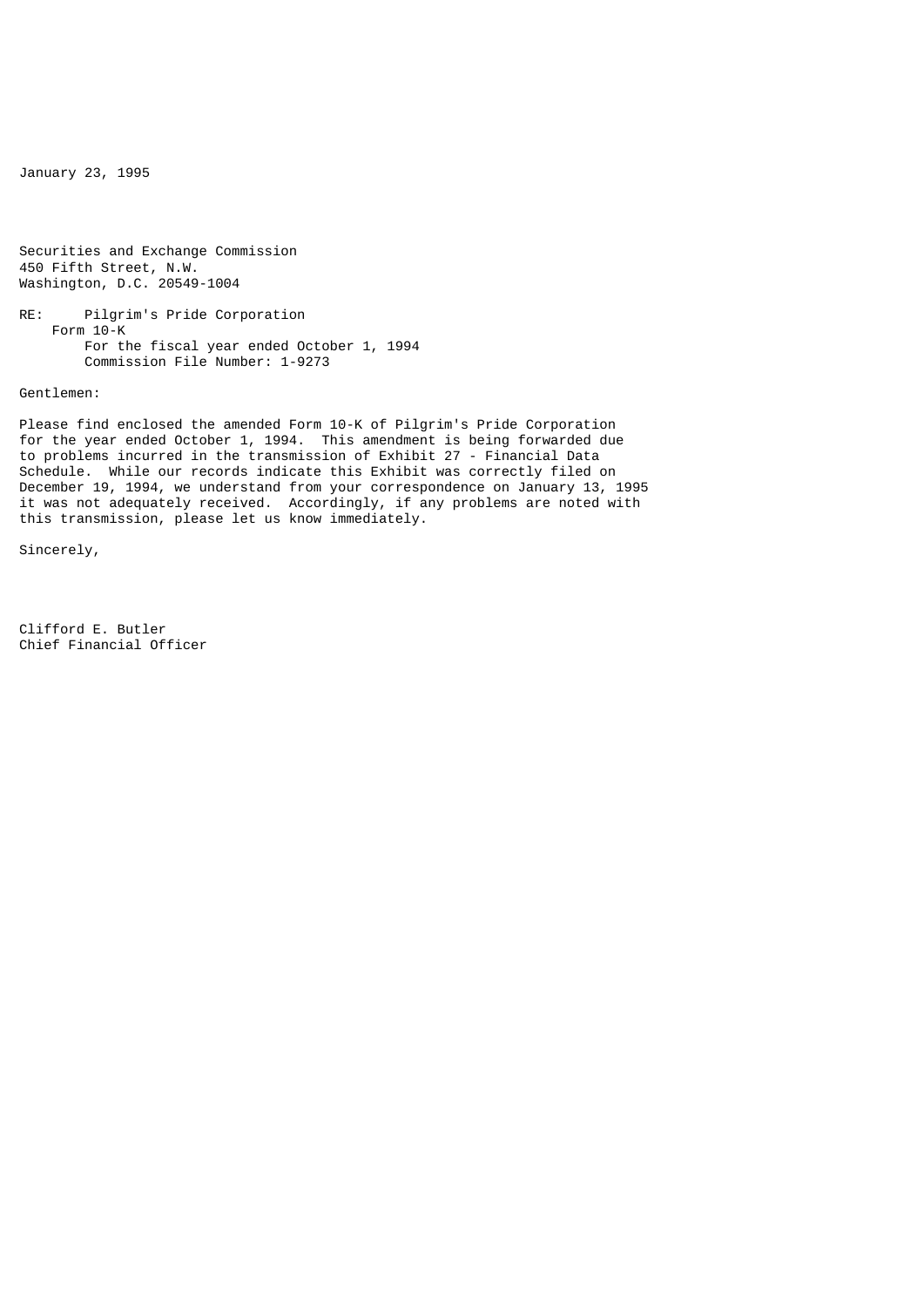| Pursuant to the requirements of Section 13 or 15(d) of the Securities<br>Exchange Act of 1934, the issuer has duly caused this report to be signed<br>on its behalf by the undersigned, thereunto duly authorized on the 16th<br>day of December 1994. |  |
|--------------------------------------------------------------------------------------------------------------------------------------------------------------------------------------------------------------------------------------------------------|--|
| PILGRIM'S PRIDE CORPORATION                                                                                                                                                                                                                            |  |
| Clifford E. Butler<br>By: and the set of the set of the set of the set of the set of the set of the set of the set of the set of the<br>Vice Chairman of the Board and<br>Chief Financial Officer                                                      |  |
| Pursuant to the requirements of the Securities Exchange Act of 1934, this<br>report has been signed below by the following persons on behalf of the<br>Registrant and in the capacities and on the dated indicated.                                    |  |
| Signature<br>Title<br>Date                                                                                                                                                                                                                             |  |
| Chairman of the Board<br>12/16/94<br>Lonnie "Bo" Pilgrim<br>of Directors and Chief<br>Executive Officer<br>(Principal Executive<br>Officer)                                                                                                            |  |
| Vice Chairman of the<br>12/16/94<br>Clifford E. Butler<br>Board of Directors,<br>Chief Financial Officer,<br>Secretary and Treasurer (Principal<br>Financial and Accounting Officer)                                                                   |  |
| President and<br>12/16/94<br>Lindy M. "Buddy" Pilgrim Chief Operating Officer and<br>Director                                                                                                                                                          |  |
| Executive Vice President<br>12/16/94<br>Robert L. Hendrix<br>Operations and<br>Director                                                                                                                                                                |  |
| Senior Vice President 12/16/94<br>Technical Services and<br>James J. Miner<br>Director                                                                                                                                                                 |  |
| Vice President and<br>12/16/94<br>Lonnie Ken Pilgrim<br>Director                                                                                                                                                                                       |  |
| Director<br>12/16/94<br>Robert E. Hilgenfeld                                                                                                                                                                                                           |  |
| Director<br>12/16/94<br>Vance C. Miller                                                                                                                                                                                                                |  |
| Director<br>12/16/94<br>James J. Vetter, Jr.                                                                                                                                                                                                           |  |
| Director<br>12/16/94<br>Donald L. Wass                                                                                                                                                                                                                 |  |